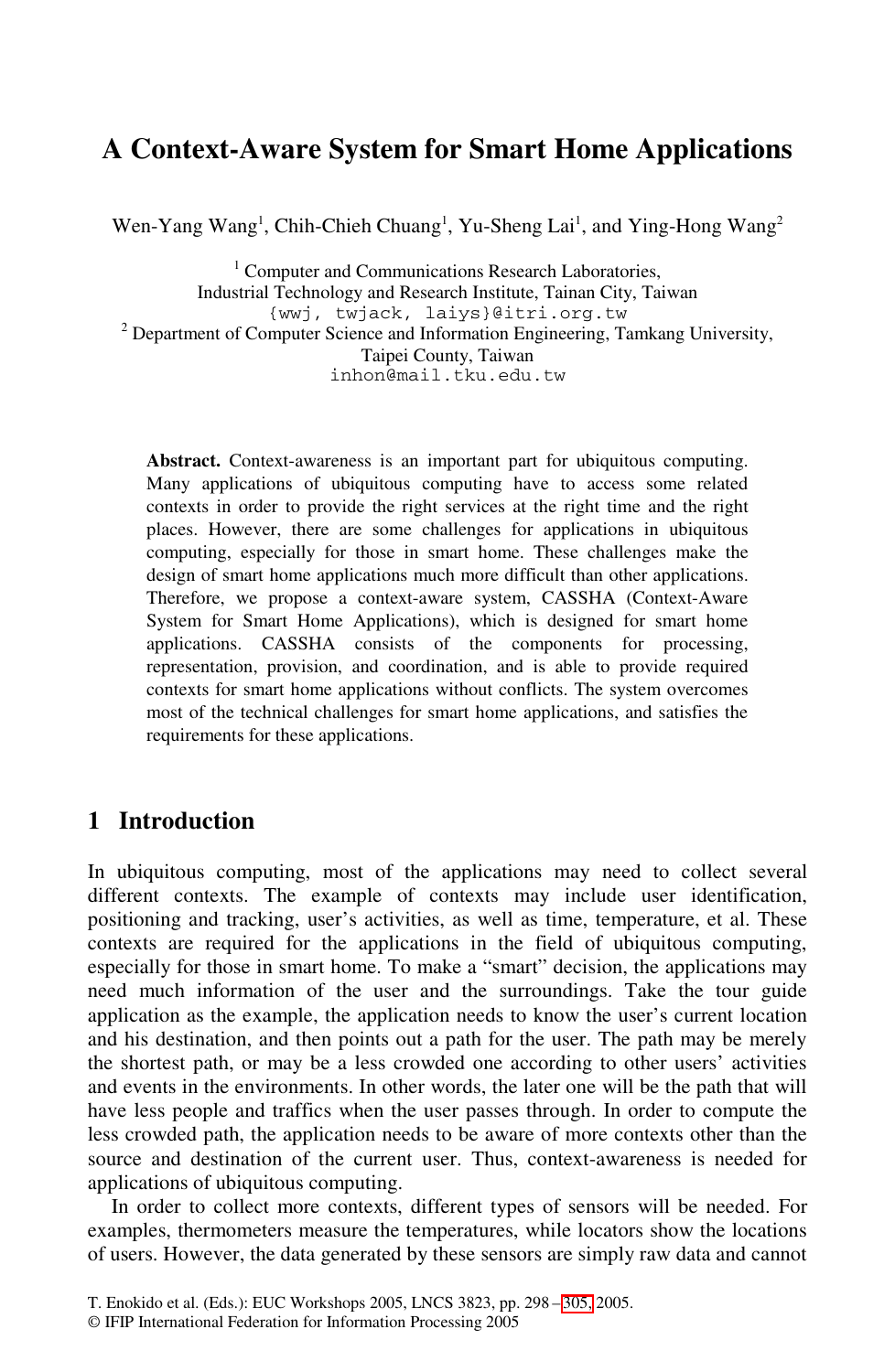be easily used by applications. Besides, some contexts cannot be retrieved directly from single type of sensors, and may only be retrieved after several analyses. An example is user activity. If a user is sitting on the sofa in the living room, and the television is turned on, then it is possible that this user is watching TV. In this case, both user's location and the status of the TV are required to decide the user activity of watching TV. If more information is retrieved, including the user's preference, content of TV program, and user's viewpoints, then the analyzed result will be more precise. As we can see, to determine user activities precisely is too complex for a single application. Therefore, a context-aware system for providing and analyzing context is needed for ubiquitous applications.

For smart home applications, there are much more difficulties on designing the system. Infrastructure at home may not be sufficient for supporting new applications, devices may not be bought at the same time, no system administrator is available, and user activities are more difficult to predict at home than in other places. Besides, there are other social implications and marketing issues that also increase the difficulties for application in smart home. Therefore, designing context-aware systems for smart home applications is more difficult than systems for other applications.

In this paper, we summarize the challenges of smart home applications from previous researches, and design CASSHA as a context-aware system that can overcome, or at least mitigate, these challenges. Our design uses a layered approach, including Context Processing, Context Representation, Context Provision, and Application Interface. In each layer, functionalities are also defined in order to overcome or mitigate the challenges of smart home applications.

The rest of paper is organized as follow. Section 2 first addresses the challenges of smart home applications. And in section 3, previous works of context-aware systems are discussed. Afterwards, CASSHA is presented in section 4. Finally, section 5 concludes our work and discusses issues for future researches.

### **2 Challenges**

As people can expect, smart home becomes the trend of future homes. Smart home is able to integrate technologies of digital living and provides a comfortable, secure, and convenient living style. However, smart home also introduces challenges for designing applications in this environment. Smart home applications differ from others in many aspects. Some researches [5] have been presented to address these issues and the impacts of smart home applications. These challenges includes:

- 1. **Seamless Platform.** There are various types of devices at home: multimedia servers, intelligent monitors, home appliances, as well as sensors and controllers. It is unpredictable that when and where these devices will be installed. In order to connect and maintain interoperability of these "accidental" devices, not only the standards of network transmission should be considered, but also the construction of a seamless platform is needed. With the seamless platform, various smart home applications can thus cooperate with each other.
- 2. **Mechanism for Open Service Management.** There will be many different smart home applications in the future, and the number of these applications will grow up as the time goes by. One the one hand, new applications should be able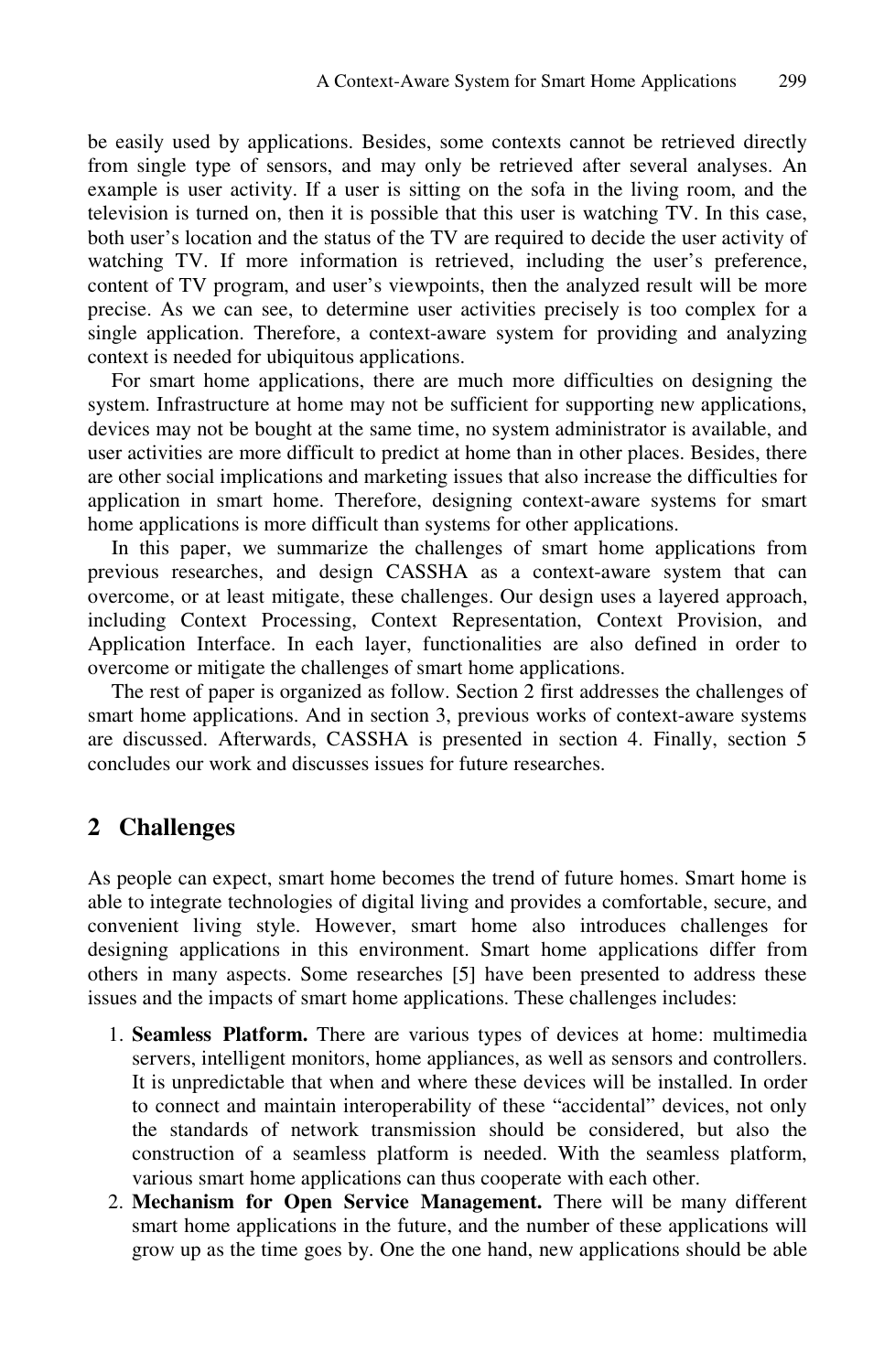to add into the smart home when they are presented. On the other hands, some old applications may be updated with more powerful functionalities. Therefore, there must be a mechanism for managing smart home applications, in order to dynamically add new applications and keep upgrading the old ones.

- 3. **Convenience and Reliable with No System Administrator.** Home users do not have enough knowledge and experiences of ubiquitous computing technologies, nor do they have a dedicated administrator to manage and maintain the applications at home. However, smart home applications should still be able to execute under these circumstances. Therefore, these applications must be convenience and reliable, even when no system administrator is presented.
- 4. **Inference under Various Requirements and Situations.** Home users may use smart home applications under different requirements and situations. Moreover, some away-from-home activities may also impact these applications. Therefore, applications must fulfill various requirements and situations, and provide expected results by inferences.
- 5. **User-oriented Designs.** There will be plenty of applications designed for different scenarios and use cases in smart home. However, these applications should be designed based on users' requirements, and should provide a convenient interface if user interactions are needed.

As we can see, the challenges of smart home applications are more difficult than other applications. In order to reduce the difficulties for designing smart home applications, a context-aware system that manipulates these challenges is needed; hence, the design of this system is much more difficult than other systems.

## **3 Related Work**

Previous researches have introduced different approaches of the context-aware systems for different applications. Though the context-aware system for smart home applications is not a new research topic, former researches cannot fulfill all the requirements of these applications.

Lee and Chung proposed system architecture for context-aware home applications [9]. They classified home applications into several categories, and provided four scenarios for media, healthcare, control, and management applications respectively. After that, they analyzed the required technologies for each scenario, and proposed a structure of home application server that can integrate these technologies. However, this home application server saves only raw data in its database, and does not have a well-defined representation for contexts. These will provide less reusability of contexts and lead to the difficulties of making inferences.

Another context-aware system for home applications can be found in [10]. Universal Home Network Middleware (UHNM) uses Adaptors to achieve network interoperability, uses several managers to take care of applications, and uses Messaging Layer for communication between managers. It is designed to provide zero-configuration, high-level abstraction, context-awareness, and adaptation. However, UHNM does not have well manipulation of contexts; it only utilizes the data from sensors and cannot perform inferences from sensed data at all. Besides, UHNM also lacks of a database for recording the events and the sensed data.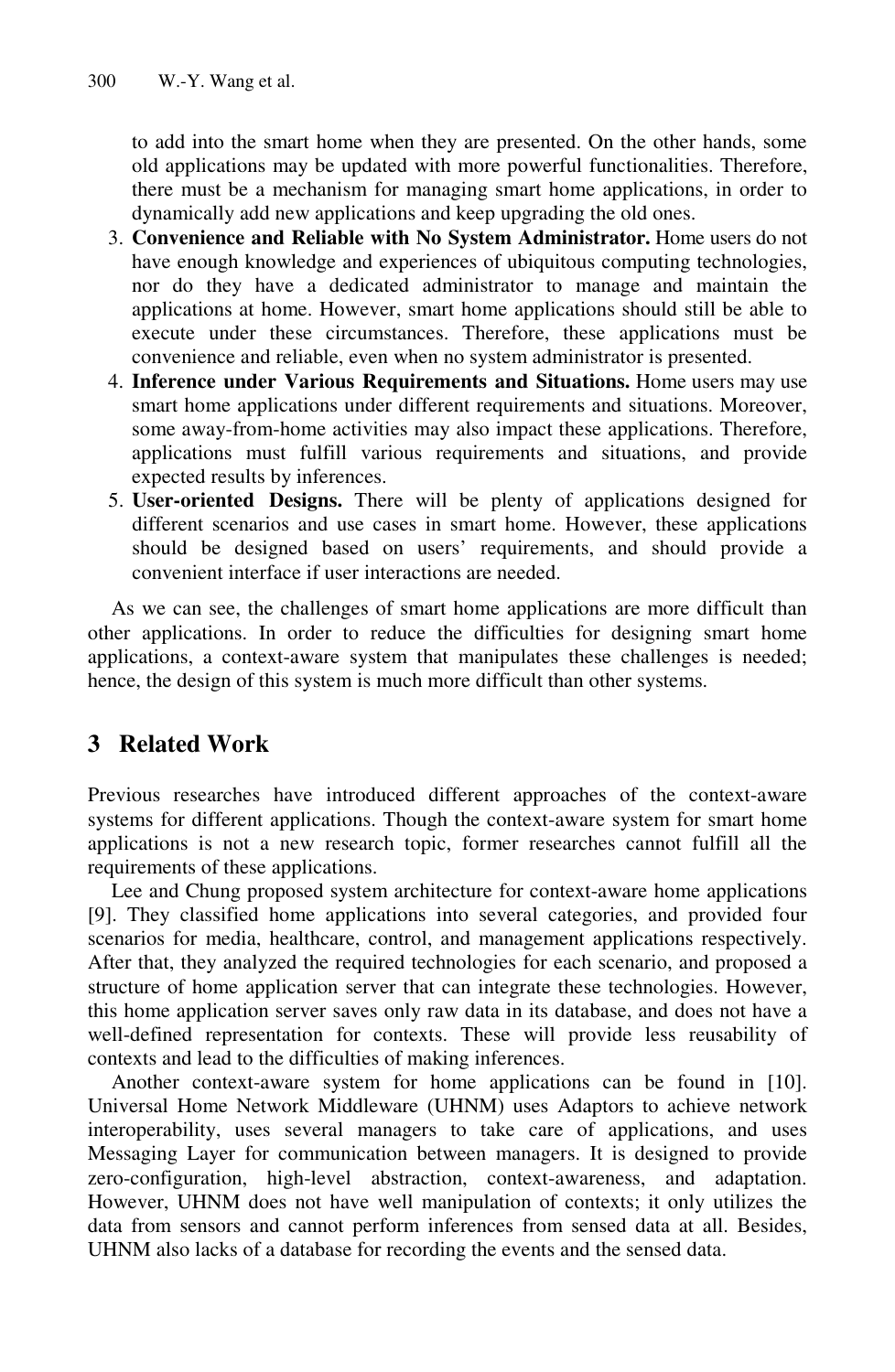Authors in [2] also proposed a context-aware middleware for controlling home appliances. The middleware is based on OSGi (Open Service Gateway Initiative) and uses UIML (User Interface Markup Language) to define user interfaces. This middleware focuses on the learning and prediction of user preferences, and uses neural networks to do the learning and prediction. However, only user preferences can be provided by the middleware, which may not be sufficient for all the smart home applications. Besides, due to the nature of neural networks, the training data should be large enough in order to make good predictions—this may cause inconvenience for users at home, and needs an experienced user to master the training process.

Still some related work takes different approaches and focus on other aspects. In [7], a Service-Oriented Context-Aware Middleware (SOCAM) has been proposed. The key feature of SOCAM is its ability to reason about various contexts. And in [8], an agent-based approach is used. Mobile agents travel between devices to collect data and perform activities of the applications. Both these two approaches do not have the mechanism to coordinate applications, and may lead to unpredicted results and reduce the reliability of the systems. Other systems such as [3], [4], and [6], are not designed for smart home applications. Most of these systems require infrastructure and administrators, which are not appropriate for smart home applications.

## **4 Context-Aware System for Smart Home Applications (CASSHA)**

According to the challenges mentioned in section 2, we propose CASSHA for smart home applications. CASSHA is designed to overcome or mitigate these challenges of smart home applications. It is a seamless platform for the interoperability of various devices at home, provides an interface for applications to be managed, no administrators are needed, inferences can be made under various requirements and situations with its inference engine, and it is designed for usage of smart home applications. CASSHA includes four components in order to achieve these goals. These components are shown in Fig. 1, namely Context Processing, Context Representation, Context Provision, and Application Interface. We will discuss these components respectively in the followings.

#### **4.1 Context Processing**

Context Processing does the job to collect the raw data from sensors and to interpret contexts thereafter. It collects the raw data from all sensors at home. In order to achieve that, it bridges the physical networks, identifies the type of sensors, and reads the measurements from them. As mentioned before, these sensors may be bought at different time, and may be installed or replaced at some other time. Once a sensor is installed, Context Processing will be aware of these sensors through additional bridges and adapters. Then it identifies the type and the location of these sensors through some service discovery mechanisms (such as UPnP [12]) and localization methods. When a sensor is removed or unable to response, Context Processing then marks the sensor as unavailable. By these means, Context Processing is able to adapt the present and absent of the sensors.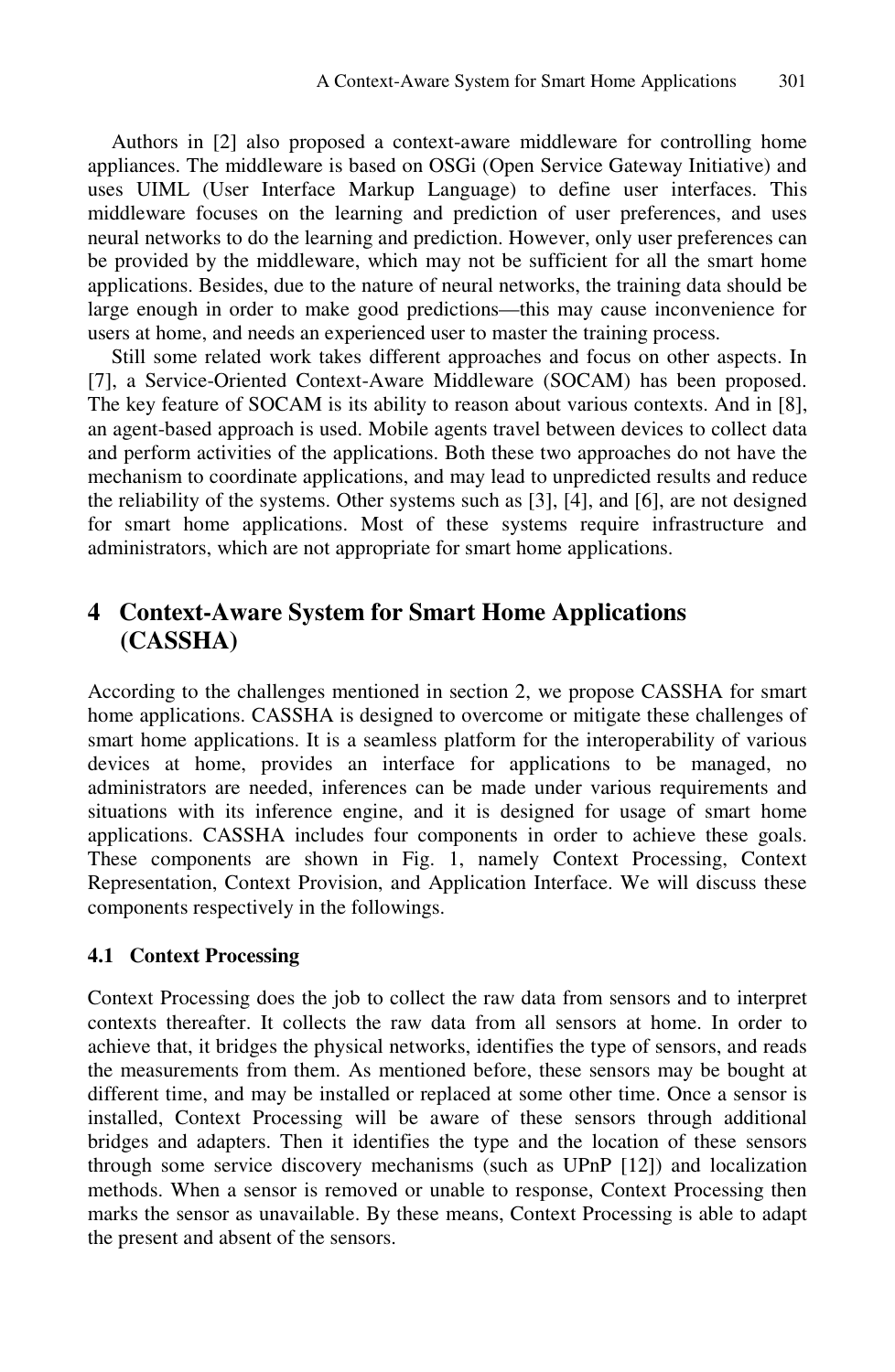

**Fig. 1.** The proposed context-aware system for smart home applications

After collecting the raw data from sensors, Context Processing then interprets contexts from these raw data. It will interpret the raw data according to the sensors' types, characteristics, and their locations. For example, the data read from the thermometer in the living room will be considered as the room temperature of the living room. In addition to the interpretations of simple contexts, Context Processing will also combine the related contexts. Contexts sensed in the same place and at the same time will be combined together, as they may be highly related to each other.

#### **4.2 Context Representation**

Context Representation normalizes the contexts collected from Context Processing and saves the normalized contexts into the database in order to query and analyze. It plays the role for improving the reusability of collected context. When receiving the context from Context Processing, Context Representation manipulates the contexts and translates them into a normalized representation. The representation may be ontology-based or in other forms [1, 11].

After normalizing, these contexts will be saved into a database. With this database, contexts can be reused for any required applications. Once contexts are saved, the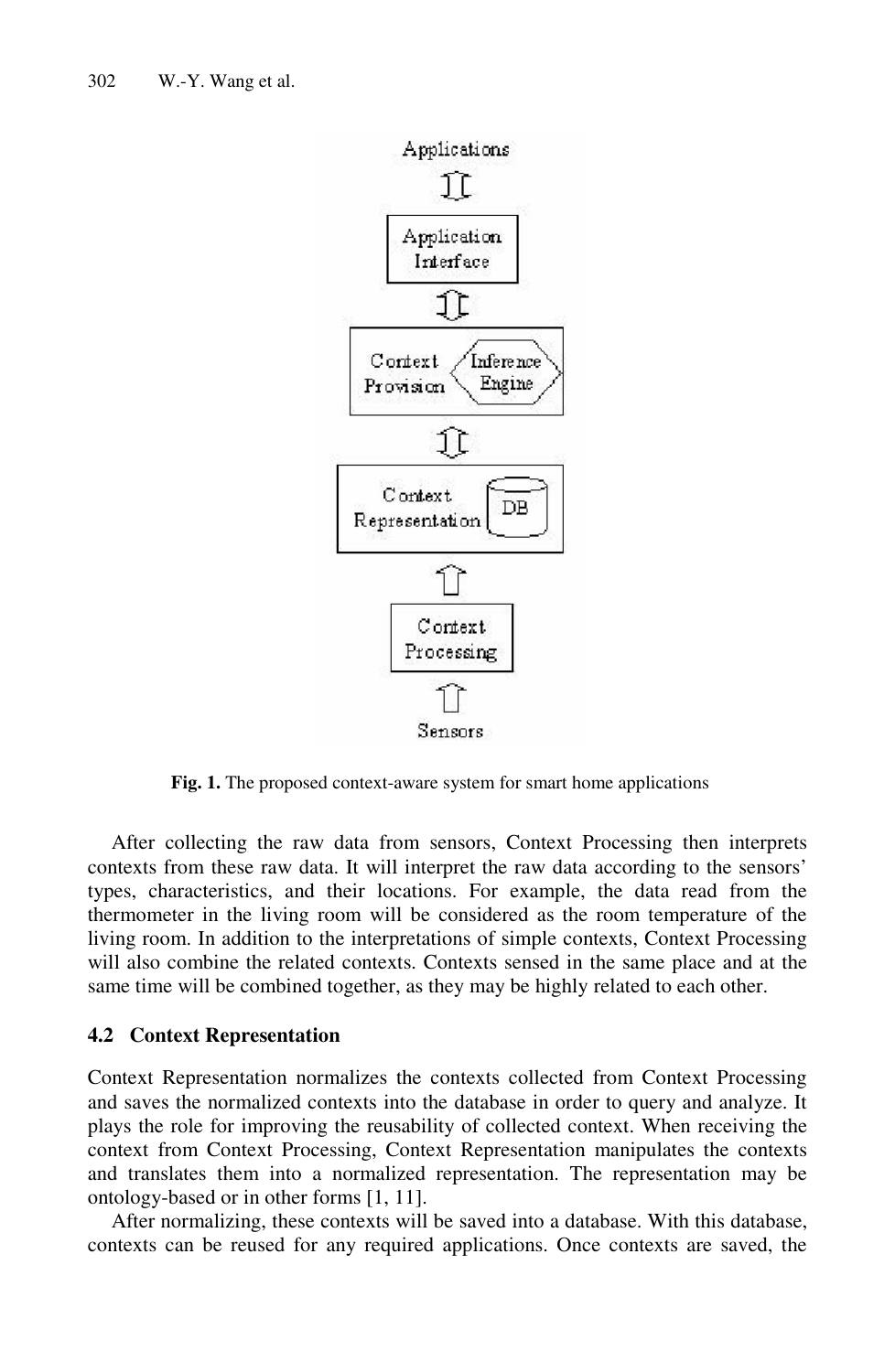applications can query contexts through Context Provision at any time, and Context Provision can also analyze these contexts in order to produce other high-level contexts. Take user tracing for example. In order to obtain the path that a user moves, previous contexts of the user's location will be needed and these contexts can be access from the database to enhance reusability. Another example is that for the learning mechanisms in Context Provision, former status of contexts may be needed, and these contexts can also be accessed directly from this database.

#### **4.3 Context Provision**

Context Provision provides the contexts for smart home applications. When an application requires some contexts, Context Provision acts as an interface to query contexts from the database in Context Representation. If the needed contexts are simple contexts and can be found in the database, Context Provision will soon return these contexts to applications. However, if high-level contexts such as user activities are needed, Context Provision will have to analyze the contexts in the database and provide the results to applications.

In order to perform the analysis, Context Provision has an inference engine to do the job. The inference engine takes several contexts, as well as user profiles and environment layouts into consideration. Therefore, the results of high-level contexts can be more meaningful than the contexts simply produced by Context Processing. In addition, with well-designed user profiles and a good learning mechanism, the user activities at home can become more noticeable, and the difficulties of analysis can also be reduced as well. For example, high-level contexts such as user activities can be obtained through the inference engine. Although some of early analyses of user activities may lead to unexpected results, with the learning mechanism and user profiles, the accuracy will be enhanced after several trials.

#### **4.4 Application Interface**

The main function of Application Interface is to provide an interface for smart home applications to access the system. This interface hides the lower layer details from applications. Applications only have to know what contexts they required, and do not have to know how to get these contexts from which sensors.

In addition to provide the interface, Application Interface has another important function as well—to resolve the conflict between applications. In normal situation, Application Interface is simply an interface for applications to access the system. However, when conflicts occur between two or more applications, Application Interface has to coordinate the conflicted applications. These conflicts may result from two or more applications designed for different situations. For example, an energy reservation application will turn off the air conditioner if no one is at home, but another application may turn on the air conditioner when users are arriving home. In this case, Application Interface must coordinate these two applications according to when will users arrive home. When the number of home applications grows up, the occurrences of such conflicts will become more frequently. Therefore, Application Interface plays an important role to resolve these conflicts.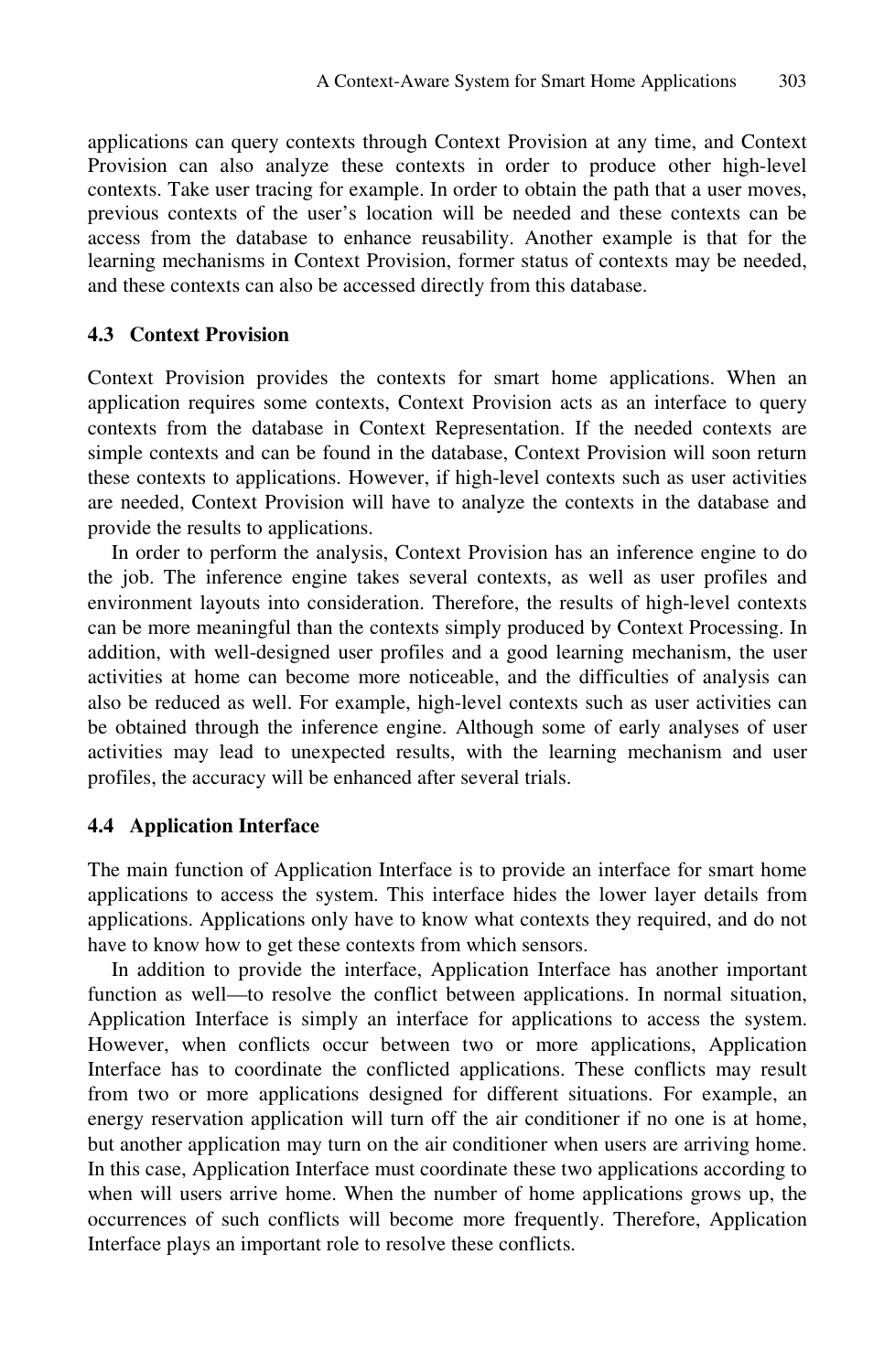#### **4.5 Discussion**

With CASSSHA, we can overcome or mitigate the technical challenges of smart home applications. CASSHA is indeed a seamless platform for smart home applications. The interoperability is achieved by Context Processing. Once devices and sensors are added, Context Processing will take care of the installation and configuration of these devices and sensors, and make use of them. Context Processing collects different type of sensors and shields the heterogeneity from upper layers. Besides, it can merge different physical networks at home with some additional adapters or bridges for each network.

As for the challenges of application management, Application Interface does a good job. The interface is provided not only to the applications at home, but can also be provided to service providers under user's permission. Therefore, service providers are able to use the interface to see what applications can be added in the smart home. Besides, old applications can be updated through the same mechanism.

When it comes to the challenge of convenience and reliable with no system administrator, all of these four components contribute to overcome this challenge. Context Processing provides the interoperability of devices and sensors, which may ease the installation progress for home users. Context Provision learns and analyzes user preferences, while Application Interface resolves the conflicts of applications. With these two components, administration is only needed when experienced users want to tuned the system for more detailed settings. And reliability is achieved with the assists of Application Interface and the database in Context Representation. Due to Application Interface resolves the conflicts of applications, thus the possibility of system failure will be reduced. However, if a failure still occurs, the database in Context Representation provides capability for system to recover.

The next challenge is about the inference. Obviously, Context Provision is designed to mitigate this challenge. It provides the required contexts to applications that are designed under various requirements and situations. Simple contexts can be retrieved from database directly, while the inference engine can extract high-level contexts. With additional information, well-designed user profiles, and a good learning mechanism, the accuracy of the analysis will be high enough for smart home applications.

The last challenge mentioned is the user-oriented design. The solution of this challenge may refer to Application Interface. Although it does not provide any user interface, the provided interface for smart home applications are well enough for these applications to design the user-oriented user interfaces.

To sum up, CASSHA overcomes the challenges of smart home applications with the functionalities of its four components: Context Processing, Context Representation, Context Provision, and Application Interface. Challenges of smart home applications are overcome by either a single component or by several components among four of them. These four components are well bound to each other and satisfy the requirements of smart home applications.

## **5 Conclusion and Future Work**

In this paper, we have proposed CASSHA, a context-aware system for smart home applications, to overcome the challenges of smart home applications. CASSHA